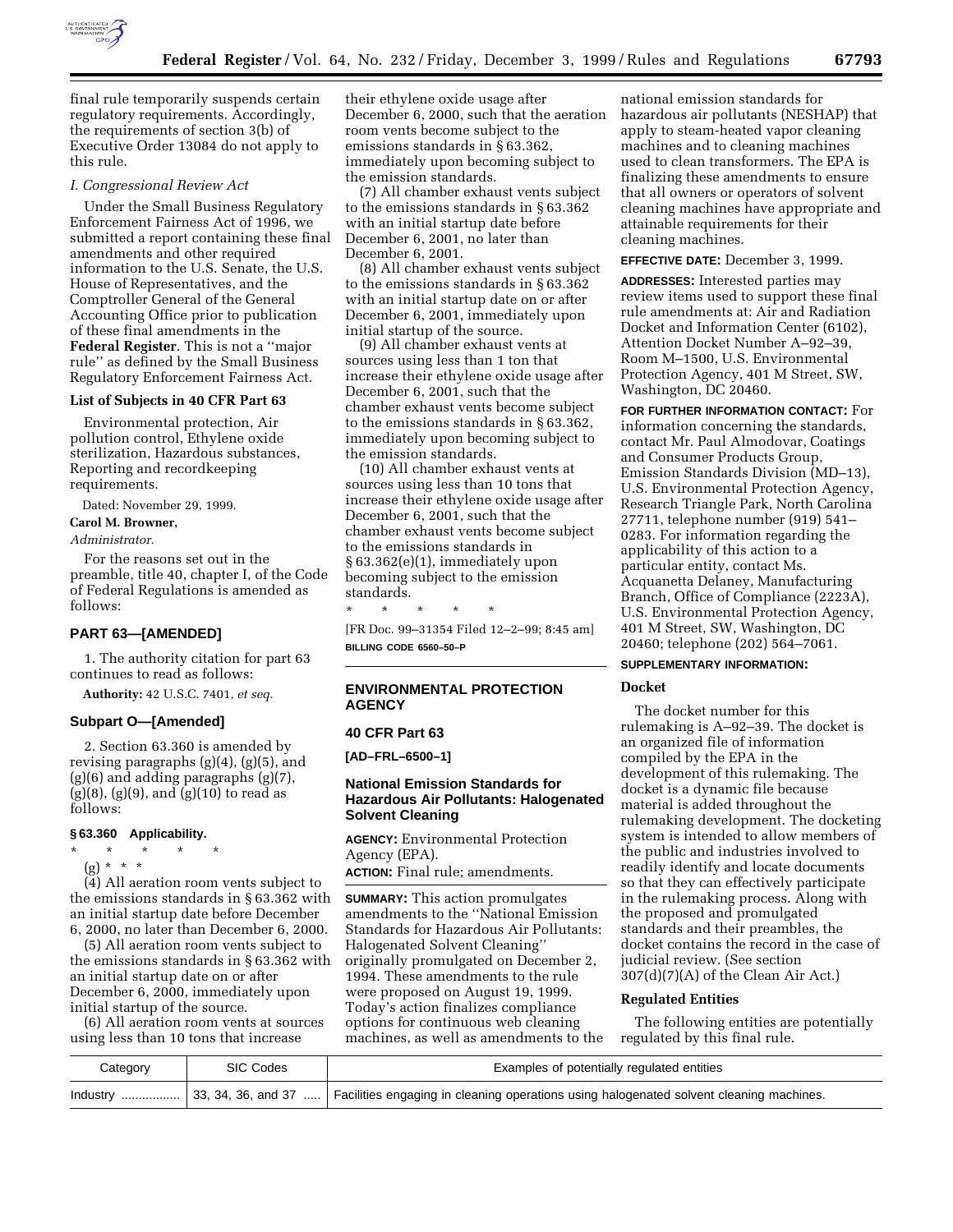This list is not intended to be exhaustive, but rather provides a guide for readers regarding entities likely to be affected by this action. This list includes the types of entities that the EPA is now aware could potentially be regulated by this action. Other types of entities not listed could also be affected. To determine whether your facility or company is regulated by this final rule, you should carefully examine the applicability criteria in § 63.460 of the promulgated rule. If you have any questions regarding the applicability of this final rule to a particular entity, consult the person listed in the preceding **FOR FURTHER INFORMATION CONTACT** section.

The information presented in this preamble is organized as follows:

- I. Background
	- A. Why is EPA amending the NESHAP for halogenated solvent cleaning?
	- B. What is the purpose of these final rule amendments?
	- C. What changes have been made since the August 19, 1999 proposed amendments?
	- D. Do the changes in today's final rule amendments apply to my machines?
- II. Review of Requirements for Continuous Web Cleaning Machines
	- A. How do I know if my machine is a continuous web cleaning machine?
	- B. How will these changes impact my continuous web cleaning machines?
	- C. How do I know if my machine is a "new" or an "existing" continuous web cleaning machine?
	- D. When must I comply with these new requirements?
- III. Other Changes
	- A. What change is EPA making that applies to my transformer cleaning operations?
	- B. What changes impact my steam-heated vapor cleaning machines?
- IV. Impacts

#### V. Administrative Requirements

- A. Executive Order 12866: Regulatory Planning and Review
- B. Executive Order 13132: Federalism
- C. Executive Order 13084: Consultation and Coordination with Indian Tribal Governments
- D. Unfunded Mandates Reform Act
- E. Regulatory Flexibility/Small Business Regulatory Enforcement Fairness Act
- F. Paperwork Reduction Act
- G. Executive Order 13045: Protection of Children from Environmental Health Risks and Safety Risks
- H. Congressional Review Act
- I. National Technology Transfer and
- Advancement Act

# **I. Background**

# *A. Why Is EPA Amending the NESHAP for Halogenated Solvent Cleaning?*

The EPA promulgated the halogenated solvent cleaning (HSC) NESHAP on December 2, 1994, as subpart T of 40 CFR part 63 (59 FR 61801). That rule included requirements

for batch and in-line cleaning machines and both control device and work practice requirements. A batch cleaning machine is defined in the HSC NESHAP as ''a solvent cleaning machine in which individual parts or sets of parts move through the entire cleaning cycle before new parts are introduced.'' Inherent in some of the requirements is the understanding that the part or set of parts stops at one or various points in the machine for cleaning and for removal of cleaned parts. In contrast, an in-line cleaning machine (or continuous cleaning machine) is defined in the HSC NESHAP as ''a solvent cleaning machine that uses an automated parts handling system, typically a conveyor, to automatically provide a continuous supply of parts to be cleaned.''

After promulgation, several industry groups raised concerns about how some cleaning machines would be classified under the rule. These commenters stated that some machines did not clearly and completely fit into any of the categories of cleaning machines included in the HSC NESHAP. The machines in question included movie film cleaning machines and machines used to clean strips, rods, and wire.

After some review, the EPA concluded that these issues warranted additional consideration. On May 5, 1998 (63 FR 24768), the EPA issued an immediate stay of compliance for the continuous web cleaning machines until August 3, 1998. In that same action, the EPA proposed to extend the compliance date for these units for an additional year, to August 3, 1999, to allow for an equivalency determination. The EPA received comments on the proposed extension. One commenter expressed concern that the 1-year extension may not be sufficient time to review the data, complete the technical analysis, propose and promulgate an equivalency determination, and allow sufficient time for facilities to comply with the new requirements. The EPA recognized these concerns and on December 11, 1998 (63 FR 68397) extended the compliance date for continuous web cleaning machines to December 2, 1999.

On August 19, 1999, EPA published a direct final rule (64 FR 45187) and parallel proposal (64 FR 45221) to amend the ''National Emission Standards for Hazardous Air Pollutants: Halogenated Solvent Cleaning.'' The proposed amendments would have provided additional compliance options for continuous web cleaning machines, as well as clarifications that apply to steam-heated vapor cleaning machines and to cleaning machines used to clean transformers.

The EPA stated in the direct final rule that if relevant, adverse comments were received by September 20, 1999, the EPA would publish a notice withdrawing the direct final rule before its effective date of October 18, 1999. The EPA received adverse comments on the direct final rule from two commenters on September 20, 1999 and, therefore, withdrew the direct final rule on October 18, 1999 (64 FR 56173). Today's final rule amendments are based on the public comments received on the proposed amendments.

# *B. What Is the Purpose of These Final Rule Amendments?*

This final rule does two things. First, it promulgates alternative compliance requirements for continuous web cleaning machines consistent with the August 19, 1999 proposal (64 FR 45221). A continuous web cleaning machine is a cleaning machine that cleans a continuous web part at speeds typically in excess of 11 feet per minute. Changes to the rule impacting continuous web cleaning machines are discussed in section II.A of this final rule. Second, this final rule promulgates two minor changes, discussed in section III.B, that impact cleaning machines other than continuous web cleaning machines.

# *C. What Changes Have Been Made Since the August 19, 1999 Proposed Amendments?*

The EPA has made several changes and clarifications to the amendments proposed on August 19, 1999 (64 FR 45221) in response to the public comments that were received. A full discussion of the comments and the EPA responses is included in the docket for this rulemaking. Following is a summary of the major changes that have been made to the proposed amendments.

1. Clarification of Requirements for Remote Reservoir Continuous Web Cleaning Machines

The EPA has clarified that the owner or operator of a remote reservoir continuous web cleaning machine is not required to comply with freeboard refrigerated device requirements or freeboard ratio requirements. The EPA concluded that these requirements are redundant to the emission reductions obtained from the remote reservoir design. Upon further review, the EPA concluded that a separate section devoted to remote reservoir continuous web cleaning machines was warranted to ensure the requirements applicable to these machines were clear; these requirements were added as § 63.463(h).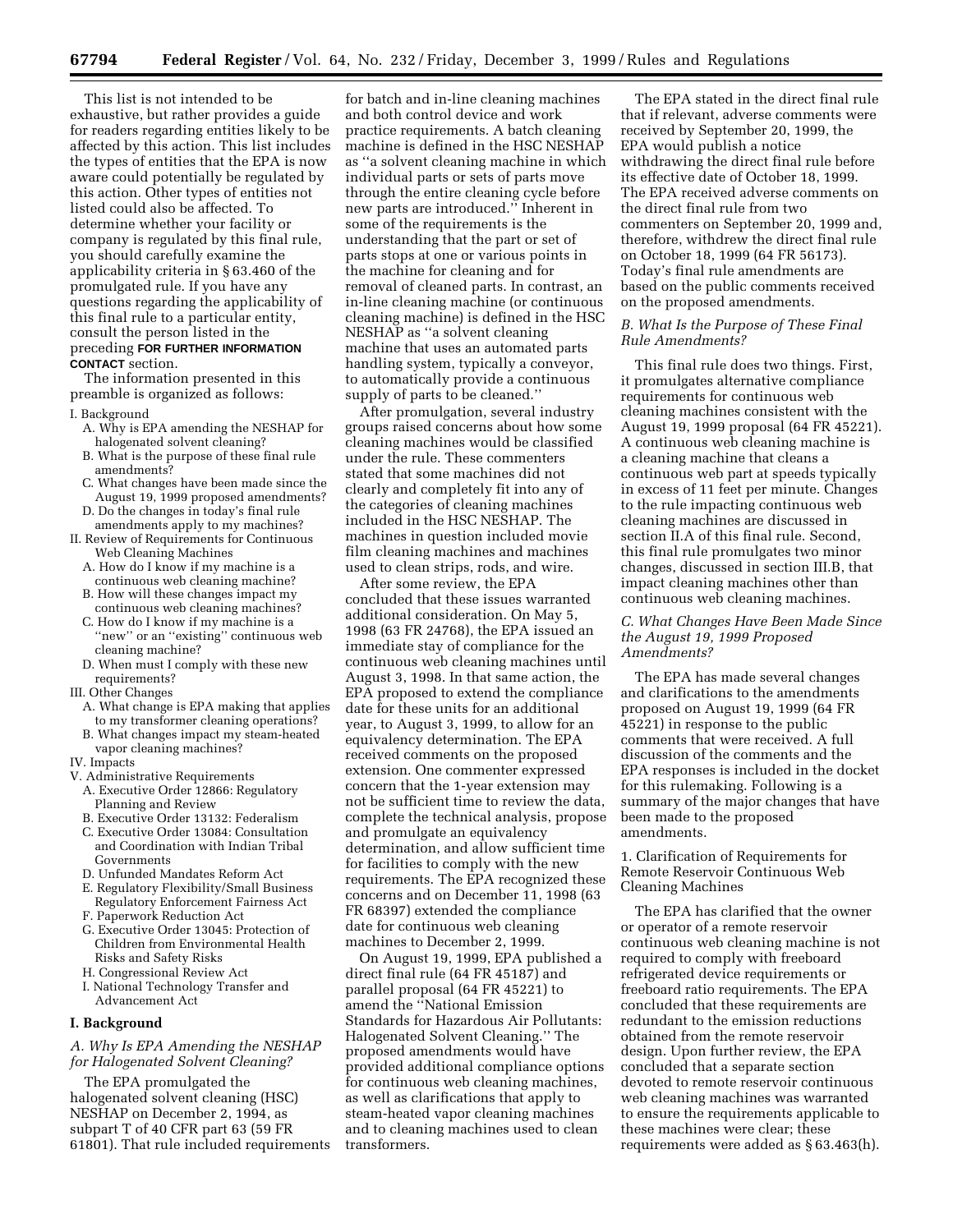2. Equivalent Requirements for Complying With Downtime and Idling Mode Covers

The EPA has added equivalent requirements for covers during idling and downtime. These equivalent requirements include the ability to consider the continuous web part itself as a port cover if it fills the entry and exit port, thereby achieving the same control as a port cover. Also, a machine kept under negative pressure and vented to an appropriately maintained and operated carbon adsorption system is equivalent to maximum achievable control technology (MACT) and is now allowed under this rule.

3. Addition of an Alternative Standard for Continuous Web Cleaning Machines

The EPA has added an alternative standard for continuous web cleaning machines based on the calculation of an overall cleaning system control efficiency. This approach was recommended by a commenter and reviewed and accepted by the EPA.

4. Addition of Combined Squeegee and Air Knife System

Under the proposed amendments to the NESHAP, EPA allowed for the use of either a squeegee system or an air knife system. The EPA has clarified that a system that combines squeegees and air knives is allowed as long as the components are within a single enclosure. The visible emission test is not required until after the web part exits the combined system.

In addition to these changes, EPA wishes to clarify that there are four different compliance options that refer to carbon adsorber requirements for continuous web cleaning machines:

a. Under § 63.463(g)(1), a carbon adsorber system is allowed in the control device combinations for existing and new machines. The owners or operators of these machines must demonstrate that the exhaust concentration limit of 100 parts per million is maintained using the provisions of § 63.463(e)(2)(vii). The owners or operators must still demonstrate compliance with the work practice requirements and the basic design requirements contained in the rule.

b. Under § 63.463(g)(2), a carbon adsorption system with an overall control efficiency of 70 percent is allowed in lieu of complying with one of the control combinations cited above. The owners or operators of these machines are not required to demonstrate the 100 parts per million limit; the owners or operators must

work with their regulating authority to define the appropriate monitoring parameters to demonstrate the 70 percent control. In addition, the owners or operators must demonstrate compliance with the work practice requirements and the basic design requirements contained in the rule.

c. Under § 63.463(g)(3)(vii) or  $§ 63.463(h)(2)(v)$ , any facility with a lip or other exhaust within a machine must ensure that the exhaust is vented to a carbon adsorber system. The carbon adsorber system can be shown to meet either the 100 parts per million exhaust limit of § 63.463(e)(2)(vii) or the 70 percent carbon adsorber system efficiency of § 63.463(g)(2).

d. Under the new alternative standard of § 63.464(d), an owner or operator may elect to use a carbon adsorber system (or any other emission control system) to demonstrate compliance with the overall solvent cleaning machine reduction efficiency of 70 percent. A facility complying with this option is not subject to the work practice or basic design requirements, which includes the squeegee and air knife requirements.

The EPA would also like to clarify that under the HSC NESHAP, emissions from multiple solvent cleaning machines are allowed to be controlled using a single carbon adsorber. In this situation, the affected source would need to develop and get approval from the regulatory authority of a procedure to apportion the solvent recovered by the carbon adsorber to each machine venting through it. A likely procedure would apportion the solvent recovered from the carbon adsorber based on the percentage of total fresh solvent added to each solvent cleaning machine.

# *D. Do the Changes in Today's Final Rule Amendments Apply to My Machines?*

Today's final rule amendments only apply to you if your machines meet any of the following criteria:

1. Halogenated solvent cleaning machines that are classified as continuous web cleaning machines. (Changes impacting these machines are discussed in section II.B.)

2. Halogenated solvent cleaning machines that are used to clean polychlorinated biphenyl (PCB) laden transformers. (A change impacting these machines is discussed in section III.A.)

3. Halogenated solvent cleaning machines that are steam-heated vapor cleaning machines. (The definition of continuous web cleaning machines and a change impacting these machines is discussed in section II.B.)

# **II. Review of Requirements for Continuous Web Cleaning Machines**

This section discusses changes made to the HSC NESHAP proposed amendments published on August 19, 1999 (64 FR 45221).

# *A. How Do I Know if My Machine Is a Continuous Web Cleaning Machine?*

A continuous web cleaning machine is a solvent cleaning machine in which parts such as film, coils, wire, and metal strips are cleaned at speeds typically in excess of 11 feet per minute. Parts are generally uncoiled, cleaned such that the same part is simultaneously entering and exiting the solvent application area of the solvent cleaning machine, and then recoiled or cut. For the purposes of subpart T to 40 CFR part 63, all continuous web cleaning machines are considered to be a subset of in-line solvent cleaning machines. These units tend to be used in two distinct areas: movie film cleaning and continuous strip, wire, or rod cleaning.

#### Movie Film Cleaning

The movie film cleaning industry typically uses a continuous web cleaning machine to clean the surfaces on large reels of film. Typically, a reel is loaded onto the machine and the film threaded through a series of rollers. The film is then either fed into a vat or past a series of spray nozzles that apply the chlorinated solvent onto the film. The film is then dried using air jets, cloth pads, or a combination of both.

#### Strip, Rod, or Wire Cleaning

This group of continuous web cleaning machines cleans a more diverse product group, including large flat pieces of metal, metal rods, and thin wires. The machines can be dip tanks, spray applications, or a combination. While the EPA has currently only identified continuous web cleaning machines used to clean metal products, these machines may clean nonmetal products which would also be covered by the HSC NESHAP. The EPA considered both of the above types of continuous web cleaning machines when developing the changes discussed today.

# *B. How Will These Changes Impact My Continuous Web Cleaning Machines?*

The changes will enable you to comply with all of the requirements of the HSC NESHAP. The options are similar to the options for other in-line cleaning machines. The final rule amendments provide for emission controls equivalent to existing requirements codified at 40 CFR part 63, subpart T, and include new equivalent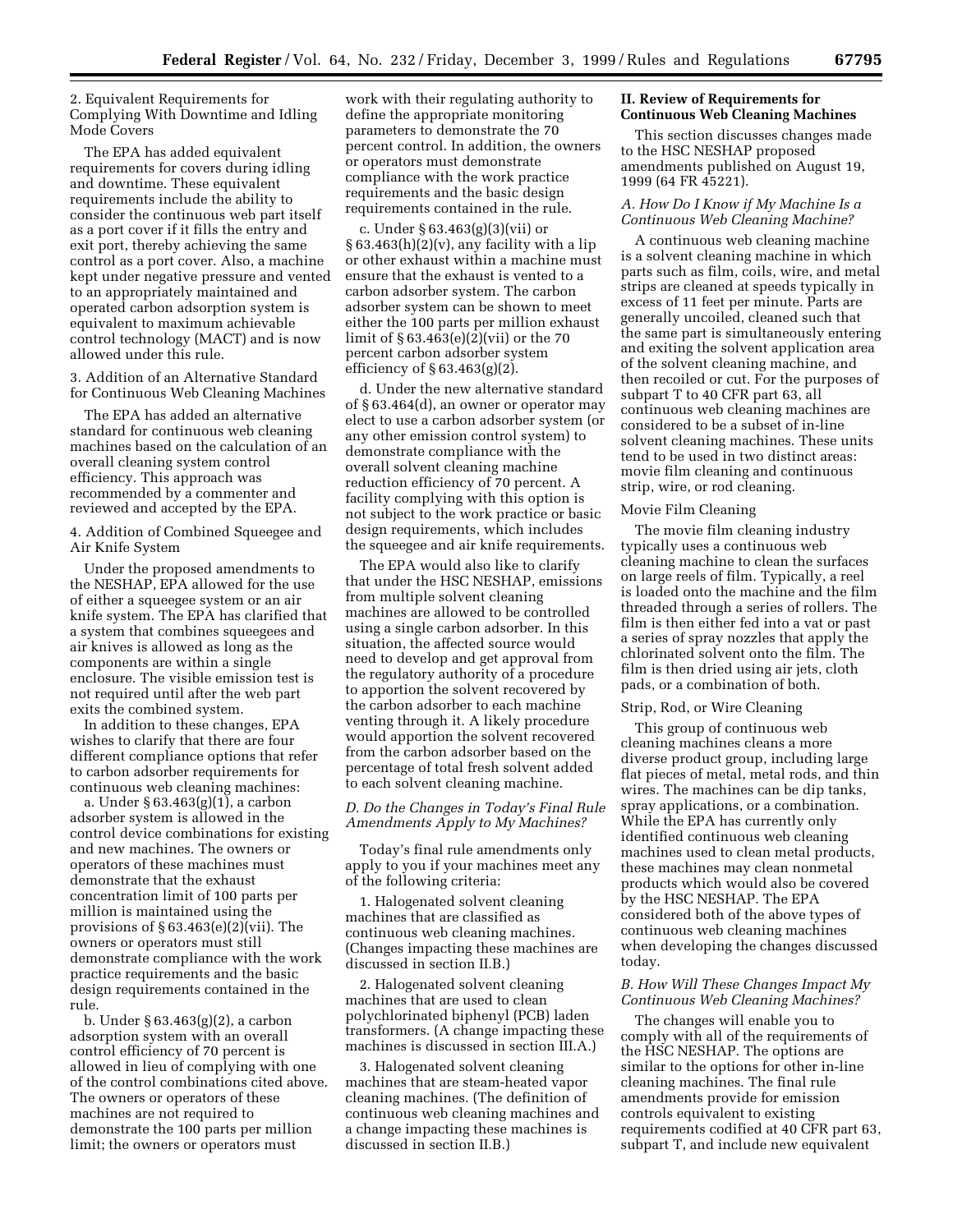controls for certain cleaning machines and clarifications of the EPA's interpretation of existing requirements germane to continuous web cleaning machines. The changes account for the inherent differences between the solvent cleaning machines that were the basis for the HSC NESHAP promulgated in 1994 and continuous web cleaning machines. The changes to the rule that apply only to continuous web cleaning machines are:

1. An alternative to the requirement for a maximum parts speed of 11 feet per minute and the requirement for a dwell time in some options. You are not required to meet the speed and dwell time requirements if your continuous web cleaning machine meets other specific requirements. These requirements include a properly designed, operated, and maintained system to eliminate visible carry out of solvent on your continuous web product. In addition, you must comply with the monitoring, recordkeeping, and reporting requirements for the controls that replace the hoist speed and dwell requirements.

2. A change in the alternative for continuous web cleaning machines venting to a carbon adsorber. A properly designed and operated continuous web cleaning machine can comply with the new or existing source requirements by venting the exhaust from the enclosed cleaning chamber through a properly operated and maintained carbon adsorption system instead of one of the equipment combinations listed in the HSC NESHAP. However, the system used must be demonstrated to the Administrator's satisfaction to achieve an overall solvent control efficiency of 70 percent.

3. A clarification that there is no freeboard ratio requirement and freeboard refrigeration device requirement if your continuous web cleaning machine does not have an exposed sump. That is, if your continuous web cleaning machine has a remote reservoir, no freeboard ratio and freeboard refrigeration device requirements apply. Requirements for remote reservoir continuous web cleaning machines have been included in a new paragraph that has been added to § 63.463 of the rule.

4. A clarification that the ban on the cleaning of absorbent materials does not apply to cloth rollers used in the cleaning process inside your machine. However, you do have requirements that apply when you remove these rollers from the machine.

5. A clarification on the interpretation of superheated vapor technology for continuous web cleaning machines. The

new interpretation allows for any technology that raises the continuous web part above the boiling point of the solvent. A new term, superheated part technology, has been added to the rule to more clearly address this situation. Therefore, as with the HSC NESHAP promulgated in 1994, your specific compliance options in the amended HSC NESHAP depend on whether your cleaning machines are considered to be new or existing.

# *C. How Do I Know if My Machine Is a ''New'' or an ''Existing'' Continuous Web Cleaning Machine?*

Machines are classified as either new or existing based on the date of construction. Continuous web cleaning machines on which construction started before November 29, 1993, the date the HSC NESHAP was proposed, are existing affected sources. Machines upon which construction started on November 29, 1993 or later are new affected sources.

# *D. When Must I Comply With These New Requirements?*

You must comply with these requirements by December 2, 1999 for both your new and existing affected sources. This date was established in a **Federal Register** final rule published on December 11, 1998 (63 FR 68397).

# **III. Other Changes**

*A. What Change Is EPA Making That Applies to My Transformer Cleaning Operations?*

The EPA has recently become aware of a potential conflict between the HSC NESHAP and some specific Toxic Substances Control Act (TSCA) permits. Some facilities clean transformers contaminated with PCBs using batch cold halogenated solvent cleaning machines. The cleaning of these PCBladen transformers is covered under TSCA permits, which include requirements to ensure proper draining and proper disposal of all materials. These transformers often include absorbent materials (*i.e.,* cardboard). The HSC NESHAP requirements for cold cleaning machines state that ''Sponges, fabric, wood, and paper shall not be cleaned.'' (§ 63.462(c)(8)).

It is not EPA's intent to prohibit the proper decontamination operation for PCB-laden transformers. The intent of this requirement in the HSC NESHAP is to reduce the amount of solvent loss due to improper cleaning of absorbent materials, such as rags and cloths. The EPA has reviewed the requirements in an example permit of a facility conducting decontamination of these

transformers and concluded that TSCA permits should adequately ensure that the intent of the HSC NESHAP is met for these operations. For example, these permits have sufficient requirements for proper draining and disposal of the transformers. Therefore, EPA is adding an exclusion for cleaning absorbent materials in PCB-laden transformers, in compliance with a permit issued under TSCA, in the final rule.

# *B. What Changes Impact My Steam-Heated Vapor Cleaning Machines?*

Steam-heated vapor cleaning machines will no longer be required to have a device that shuts off the sump heat if the liquid level drops to the sump heater coils  $(\S 63.463(a)(4))$ . This requirement was included in the HSC NESHAP for all machines. However, since the promulgation of the HSC NESHAP, EPA has determined that this device is not necessary for steam-heated machines because these machines are not able to heat the solvent to a temperature above the decomposition temperatures of any of the regulated halogenated solvents.

#### **IV. Impacts**

The changes contained in these final rule amendments are corrections, clarifications, and equivalent compliance alternatives and do not change the intended coverage of the HSC NESHAP (subpart T). These changes will not affect the estimated emission reductions or the control costs for these rules. These clarifications and corrections should make it easier for owners and operators of affected sources, and for local and State authorities, to understand and implement the requirements in subpart T. The equivalent compliance alternatives will make it possible for owners and operators of continuous web cleaning machines to comply with all requirements of subpart T.

#### **V. Administrative Requirements**

# *A. Executive Order 12866: Regulatory Planning and Review*

Under Executive Order 12866 (58 FR 51735, October 4, 1993), the EPA must submit significant regulatory actions to the Office of Management and Budget (OMB) for review. The Executive Order defines ''significant regulatory action'' as one that OMB determines is likely to result in a rule that may:

(1) Have an annual effect on the economy of \$100 million or more or adversely affect in a material way the economy, a sector of the economy, productivity, competition, jobs, the environment, public health or safety, or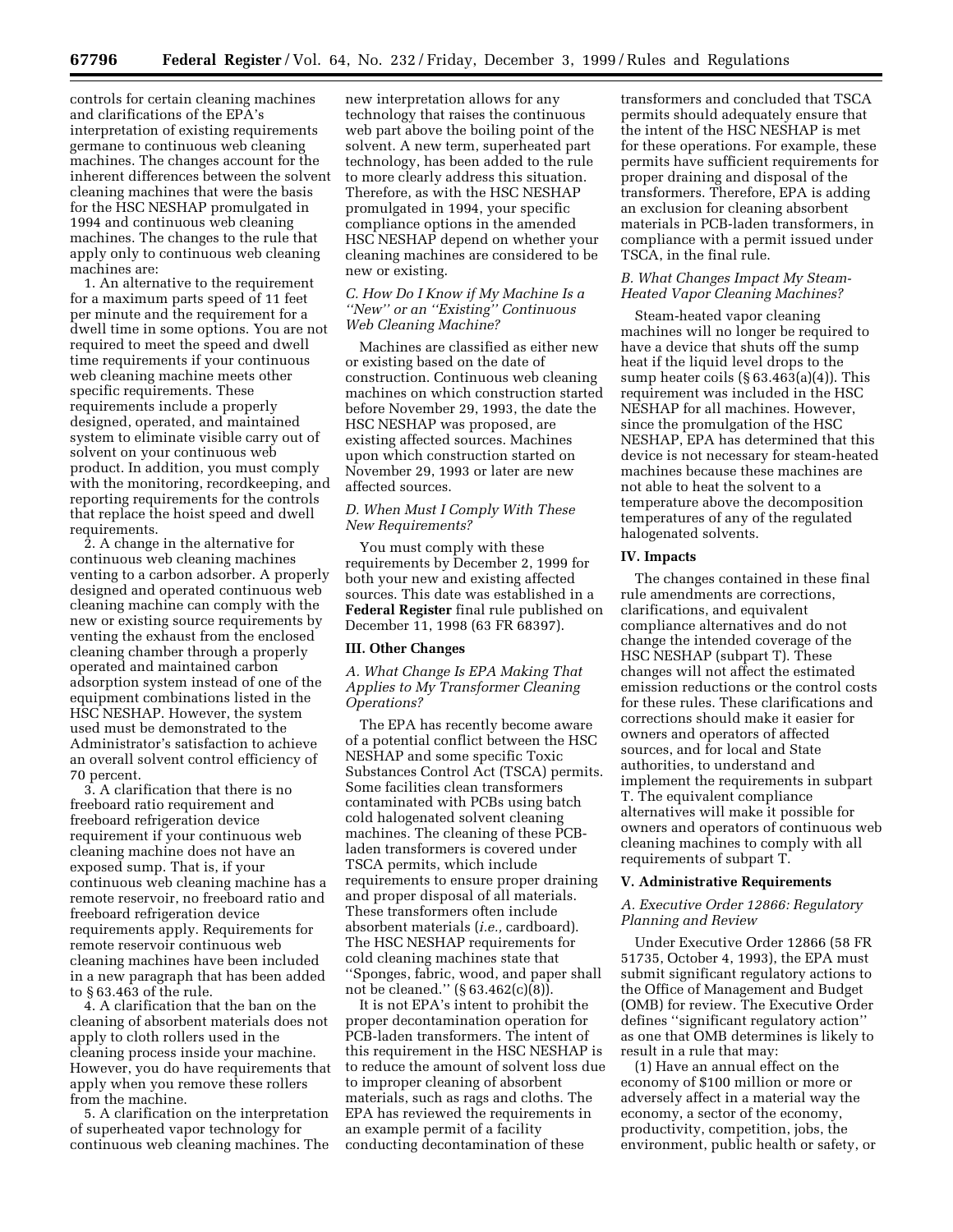State, local, or tribal governments or communities;

(2) create a serious inconsistency or otherwise interfere with an action taken or planned by another agency;

(3) materially alter the budgetary impact of entitlements, grants, user fees, or loan programs, or the rights and obligations of recipients thereof; or

(4) raise novel legal or policy issues arising out of legal mandates, the President's priorities, or the principles set forth in the Executive Order.

It has been determined that this final rule does not qualify as a ''significant regulatory action'' under the terms of Executive Order 12866 and, therefore, is not subject to review by OMB.

#### *B. Executive Order 13132: (Federalism)*

Executive Order 13132, entitled Federalism (64 FR 43255, August 10, 1999), requires EPA to develop an accountable process to ensure ''meaningful and timely input by State and local officials in the development of regulatory policies that have federalism implications.'' ''Policies that have federalism implications is defined in the Executive Order to include regulations that have substantial direct effects on the States, on the relationship between the national government and the States, or on the distribution of power and responsibilities among the various levels of government.'' Under Executive Order 13132, EPA may not issue a regulation that has federalism implications, that imposes substantial direct compliance costs, and that is not required by statute, unless the Federal government provides the funds necessary to pay the direct compliance costs incurred by State and local governments, or EPA consults with State and local officials early in the process of developing the proposed regulation. The EPA also may not issue a regulation that has federalism implications and that preempts State law unless the Agency consults with State and local officials early in the process of developing the proposed regulation.

If EPA complies by consulting, Executive Order 13132 requires EPA to provide to OMB, in a separately identified section of the preamble to the rule, a federalism summary impact statement (FSIS). The FSIS must include a description of the extent of EPA's prior consultation with State and local officials, a summary of the nature of their concerns and the Agency's position supporting the need to issue the regulation, and a statement of the extent to which the concerns of State and local officials have been met. Also, when EPA transmits a draft final rule

with federalism implications to OMB for review pursuant to Executive Order 12866, EPA must include a certification from the Agency's Federalism Official stating that EPA has met the requirements of Executive Order 13132 in a meaningful and timely manner.

This final rule will not have substantial direct effects on the States, on the relationship between the national government and the States, or on the distribution of power and responsibilities among the various levels of government, as specified in Executive Order 13132. This final rule only provides amendments to ensure that all owners or operators of solvent cleaning machines have appropriate and attainable requirements for their cleaning machines. Thus, the requirements of section 6 of the Executive Order do not apply to this rule.

# *C. Executive Order 13084: Consultation and Coordination With Indian Tribal Governments*

Under Executive Order 13084, the EPA may not issue a regulation that is not required by statute, that significantly or uniquely affects the communities of Indian tribal governments, and that imposes substantial direct compliance costs on those communities unless the Federal government provides the funds necessary to pay the direct compliance costs incurred by the tribal governments or the EPA consults with those governments. If the EPA complies by consulting, Executive Order 13084 requires the EPA to provide to OMB, in a separately identified section of the preamble to the rule, a description of the extent of the EPA's prior consultation with representatives of affected tribal governments, a summary of the nature of their concerns, and a statement supporting the need to issue the regulation. In addition, Executive Order 13084 requires the EPA to develop an effective process permitting elected officials and other representatives of Indian tribal governments ''to provide meaningful and timely input in the development of regulatory policies on matters that significantly or uniquely affect their communities.''

These final rule amendments do not impose any duties or compliance costs on Indian tribal governments. Further, the final rule amendments provided herein do not significantly alter the control standards imposed by the HSC NESHAP for any source, including any that may affect communities of the Indian tribal governments. Hence, today's final rule amendments do not

significantly or uniquely affect the communities of Indian tribal governments. Accordingly, the requirements of section 3(b) of Executive Order 13084 do not apply.

#### *D. Unfunded Mandates Reform Act*

Title II of the Unfunded Mandates Reform Act (UMRA) of 1995, Pub. L. No. 104–4, establishes requirements for Federal agencies to assess the effects of their regulatory actions on State, local, and tribal governments and the private sector. Under section 202 of the UMRA, the EPA generally must prepare a written statement, including a costbenefit analysis, for proposed and final rules with ''Federal mandates'' that may result in expenditures to State, local, and tribal governments, in the aggregate, or to the private sector, of \$100 million or more in any 1 year. Before promulgating an EPA rule for which a written statement is needed, section 205 of the UMRA generally requires the EPA to identify and consider a reasonable number of regulatory alternatives and adopt the least costly, most costeffective, or least burdensome alternative that achieves the objectives of the rule. The provisions of section 205 do not apply when they are inconsistent with applicable law. Moreover, section 205 allows the EPA to adopt an alternative other than the least costly, most cost-effective, or least burdensome alternative if the Administrator publishes with the final rule an explanation why that alternative was not adopted. Before the EPA establishes any regulatory requirements that may significantly or uniquely affect small governments, including tribal governments, it must have developed under section 203 of the UMRA a small government agency plan. The plan must provide for notifying potentially affected small governments, enabling officials of affected small governments to have meaningful and timely input in the development of the EPA regulatory proposals with significant Federal intergovernmental mandates, and informing, educating, and advising small governments on compliance with the regulatory requirements.

The EPA has determined that these final rule amendments do not include a Federal mandate that may result in estimated costs of \$100 million or more to either State, local, or tribal governments in the aggregate or to the private sector in any 1 year, and that these final rule amendments do not significantly or uniquely impact small governments, because they contain no requirements that apply to such governments or impose obligations upon them. The EPA has not prepared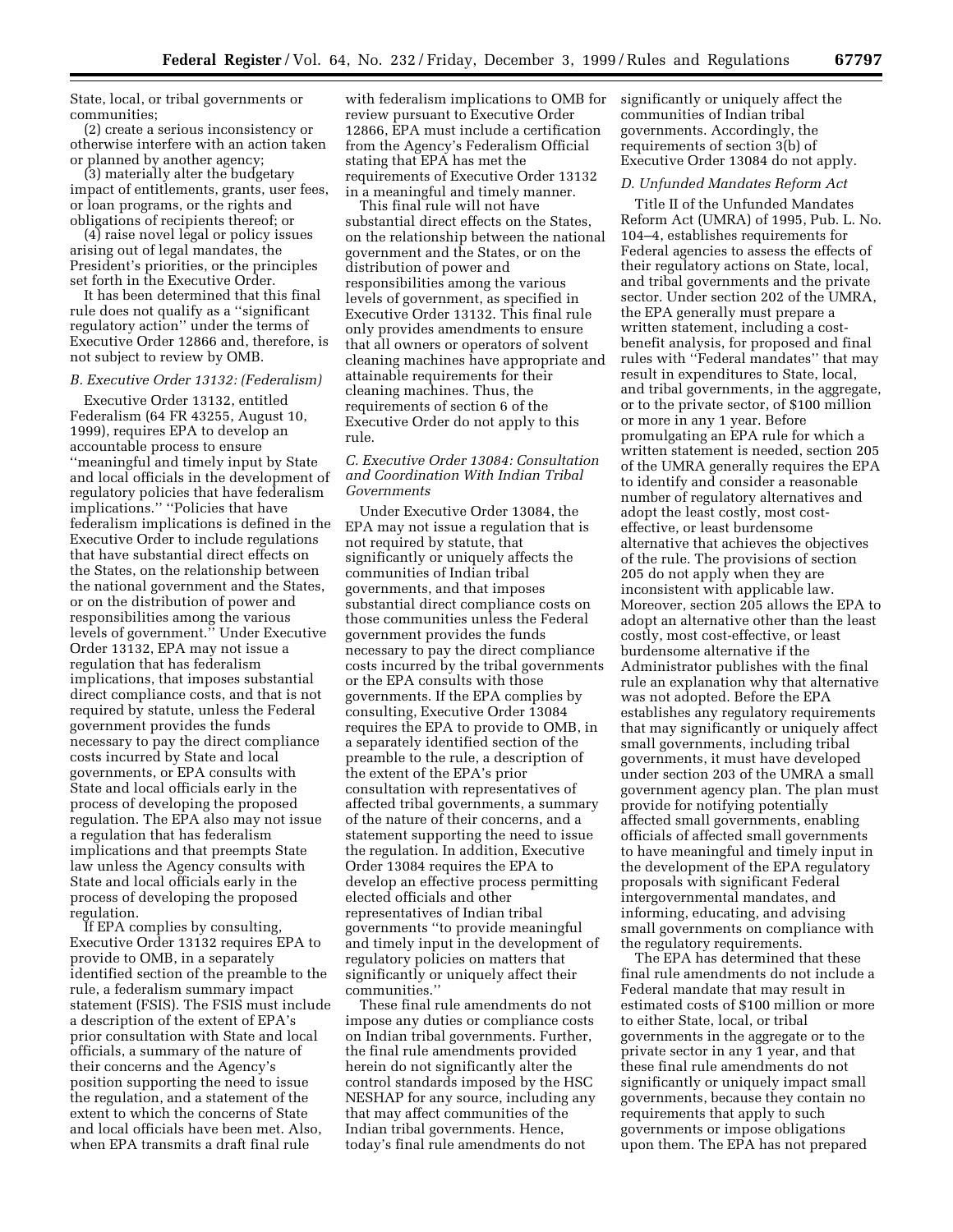a budgetary impact statement or specifically addressed the selection of the least costly, most cost-effective, or least burdensome alternative. In addition, because small governments will not be significantly or uniquely affected by these final rule amendments, the EPA is not required to develop a plan with regard to small governments. Therefore, the requirements of the UMRA do not apply.

# *E. Regulatory Flexibility/Small Business Regulatory Enforcement Fairness Act*

The Regulatory Flexibility Act of 1980 (5 U.S.C. 601, *et seq.*), as amended by the Small Business Regulatory Enforcement Fairness Act (SBREFA) of 1996, requires the EPA to give special consideration to the effect of Federal regulations on small entities and to consider regulatory options that might mitigate any such impacts. The EPA must prepare a regulatory flexibility analysis unless the EPA certifies that the rule will not have a ''significant impact on a substantial number of small entities.'' Small entities include small businesses, small not-for-profit enterprises, and small government jurisdictions.

These final rule amendments would not have a significant impact on a substantial number of small entities because they clarify and make corrections to the promulgated HSC NESHAP, but impose no additional regulatory requirements on owners or operators of affected sources.

# *F. Paperwork Reduction Act*

The information collection request (ICR) was submitted to the OMB under the *Paperwork Reduction Act* (44 U.S.C. 3501, *et seq.*) at the time this rule was originally promulgated. These final rule amendments to the HSC NESHAP will have no impact on the information collection burden estimates made previously. Therefore, the ICR has not been revised.

# *G. Executive Order 13045: Protection of Children from Environmental Health Risks and Safety Risks*

Executive Order 13045, ''Protection of Children from Environmental Health Risks and Safety Risks'' (62 FR 19885, April 23, 1997), applies to any rule that (1) is determined to be ''economically significant'' as defined under Executive Order 12866, and (2) concerns an environmental health or safety risk that the EPA has reason to believe may have a disproportionate effect on children. If the regulatory action meets both criteria, the EPA must evaluate the environmental health or safety effects of the planned rule on children, and

explain why the planned regulation is preferable to other potentially effective and reasonably feasible alternatives considered by the EPA.

The EPA interprets Executive Order 13045 as applying only to those regulatory actions that are based on health or safety risks, so that the analysis required under section 5–501 of the Executive Order has the potential to influence the regulation. These final rule amendments are not subject to Executive Order 13045 because they are not an ''economically significant'' regulatory action as defined by Executive Order 12866 and are based on technology performance rather than health or risks that may disproportionately affect children.

#### *H. Congressional Review Act*

The Congressional Review Act, 5 U.S.C. 801, *et seq.*, as added by the SBREFA of 1996, generally provides that before a rule may take effect, the agency promulgating the rule must submit a rule report, which includes a copy of the rule, to each House of the Congress and to the Comptroller General of the United States. The EPA will submit a report containing this direct final rule and other required information to the United States Senate, the United States House of Representatives, and the Comptroller General of the United States prior to publication of this final rule in the **Federal Register**. A major rule cannot take effect until 60 days after it is published in the **Federal Register**. These final amendments are not a ''major rule'' as defined by 5 U.S.C. 804(2).

# *I. National Technology Transfer and Advancement Act*

Section 12(d) of the National Technology Transfer and Advancement Act (NTTAA) of 1995, Public Law 104– 113, Section 12(d) (15 U.S.C. 272 note), directs the EPA to use voluntary consensus standards in its regulatory activities unless to do so would be inconsistent with applicable law or otherwise impractical. Voluntary consensus standards are technical standards (e.g., materials specifications, test methods, sampling procedures, business practices, etc.) that are developed or adopted by one or more voluntary consensus standards bodies. The NTTAA requires the EPA to provide Congress, through OMB, with explanations when the EPA decides not to use available and applicable voluntary consensus standards. This action does not involve the proposal of any new technical standards.

As part of a larger effort, the EPA is undertaking a project to cross-reference existing voluntary consensus standards on testing, sampling, and analysis with current and future EPA test methods. When completed, this project will assist the EPA in identifying potentially applicable voluntary consensus standards which can then be evaluated for equivalency and applicability in determining compliance with future regulations.

#### **List of Subjects in 40 CFR Part 63**

Environmental protection, Administrative practice and procedure, Air pollution control, Hazardous substances, Intergovernmental relations, Reporting and recordkeeping requirements.

Dated: November 29, 1999.

# **Carol M. Browner,**

# *Administrator.*

For the reasons set out in the preamble, part 63, title 40, chapter I of the Code of Federal Regulations is amended as follows.

# **PART 63—[AMENDED]**

1. The authority for part 63 continues to read as follows:

**Authority:** 42 U.S.C. 7401, *et seq.*

# **Subpart T—National Emission Standards for Halogenated Solvent Cleaning**

2. Section 63.461 is amended by adding, in alphabetical order, definitions for ''Air knife system,'' ''Combined squeegee and air knife system,'' ''Remote reservoir continuous web cleaning machine,'' ''Squeegee system,'' and ''Superheated part technology,'' and by revising the definition of ''Continuous web cleaning machine'' to read as follows:

#### **§ 63.461 Definitions.** \* \* \* \* \*

*Air knife system* means a device that directs forced air at high pressure, high volume, or a combination of high pressure and high volume, through a small opening directly at the surface of a continuous web part. The purpose of this system is to remove the solvent film from the surfaces of the continuous web part.

\* \* \* \* \*

*Combined squeegee and air-knife system* means a system consisting of a combination of a squeegee system and an air-knife system within a single enclosure.

\* \* \* \* \* *Continuous web cleaning machine* means a solvent cleaning machine in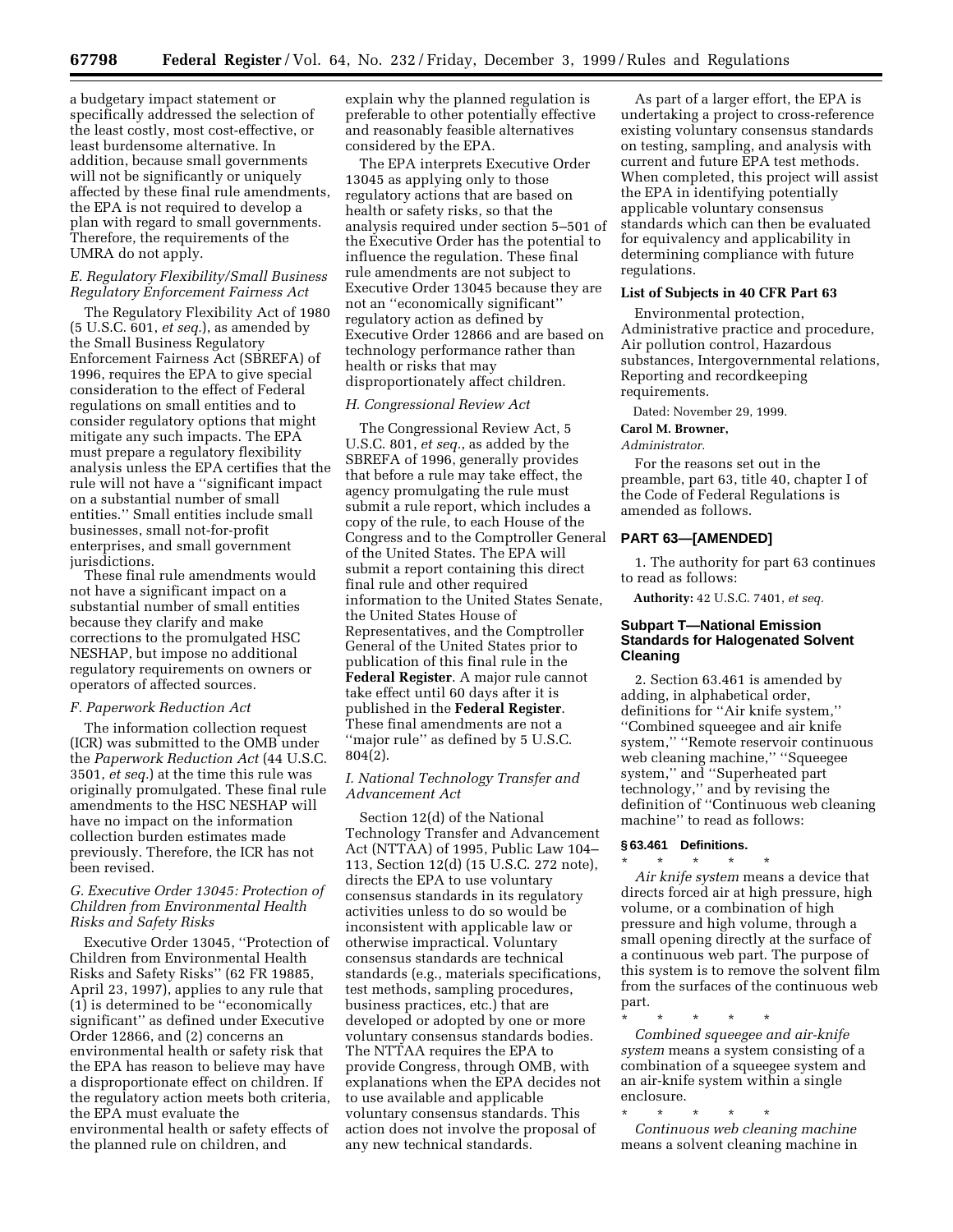which parts such as film, coils, wire, and metal strips are cleaned at speeds typically in excess of 11 feet per minute. Parts are generally uncoiled, cleaned such that the same part is simultaneously entering and exiting the solvent application area of the solvent cleaning machine, and then recoiled or cut. For the purposes of this subpart, all continuous web cleaning machines are considered to be a subset of in-line solvent cleaning machines.

\* \* \* \* \* *Remote reservoir continuous web cleaning machine* means a continuous web cleaning machine in which there is no exposed solvent sump. In these units, the solvent is pumped from an enclosed chamber and is typically applied to the continuous web part through a nozzle or series of nozzles. The solvent then drains from the part and is collected and recycled through the machine, allowing no solvent to pool in the work or cleaning area.

\* \* \* \* \* *Squeegee system* means a system that uses a series of pliable surfaces to remove the solvent film from the surfaces of the continuous web part. These pliable surfaces, called squeegees, are typically made of rubber or plastic media, and need to be periodically replaced to ensure continued proper function.

\* \* \* \* \* *Superheated part technology* means a system that is part of the continuous web process that heats the continuous web part either directly or indirectly to a temperature above the boiling point of the cleaning solvent. This could include a process step, such as a tooling die that heats the part as it is processed, as long as the part remains superheated through the cleaning machine.

\* \* \* \* \* 3. Section 63.462 is amended by revising paragraph (c) introductory text, paragraph (c)(8), and adding paragraph (c)(9) to read as follows:

# **§ 63.462 Batch cold cleaning machine standards.**

\* \* \* \* \* (c) Each owner or operator of a batch cold solvent cleaning machine complying with paragraph (a)(2) or (b) of this section shall comply with the work and operational practice requirements specified in paragraphs  $(c)(1)$  through  $(c)(9)$  of this section as applicable.

\* \* \* \* \* (8) Except as provided in paragraph (c)(9) of this section, sponges, fabric, wood, and paper products shall not be cleaned.

(9) The prohibition in paragraph (c)(8) of this section does not apply to the cleaning of porous materials that are part of polychlorinated biphenyl (PCB) laden transformers if those transformers are handled throughout the cleaning process and disposed of in compliance with an approved PCB disposal permit issued in accordance with the Toxic Substances Control Act.

\* \* \* \* \*

4. Section 63.463 is amended by: a. Revising paragraph (a) introductory text;

b. Revising paragraph (c) introductory text;

c. Revising paragraph (d) introductory text;

d. Revising paragraph (e) introductory text and paragraph (e)(2) introductory text;

e. Adding paragraphs (e)(2)(viii) through (xi); and

f. Adding paragraphs (g) and (h).

The revisions and additions read as follows:

# **§ 63.463 Batch vapor and in-line cleaning machine standards.**

(a) Except as provided in § 63.464 for all cleaning machines, each owner or operator of a solvent cleaning machine subject to the provisions of this subpart shall ensure that each existing or new batch vapor or in-line solvent cleaning machine subject to the provisions of this subpart conforms to the design requirements specified in paragraphs (a)(1) through (7) of this section. The owner or operator of a continuous web cleaning machine shall comply with the requirements of paragraph (g) or (h) of this section, as appropriate, in lieu of complying with this paragraph.  $\star$   $\star$   $\star$ 

(c) Except as provided in § 63.464 for all cleaning machines, each owner or operator of an in-line cleaning machine shall comply with paragraph (c)(1) or (2) of this section as appropriate. The owner or operator of a continuous web cleaning machine shall comply with the requirements of paragraph (g) or (h) of this section, as appropriate, in lieu of complying with this paragraph.

\* \* \* \* \* (d) Except as provided in § 63.464 for all cleaning machines, each owner or operator of an existing or new batch vapor or in-line solvent cleaning machine shall meet all of the following required work and operational practices specified in paragraphs (d)(1) through (12) of this section as applicable. The owner or operator of a continuous web cleaning machine shall comply with the requirements of paragraph (g) or (h) of

this section, as appropriate, in lieu of complying with this paragraph. \* \* \* \* \*

(e) Each owner or operator of a solvent cleaning machine complying with paragraph (b), (c), or (g) of this section shall comply with the requirements specified in paragraphs (e)(1) through (4) of this section. \* \* \* \* \*

(2) Determine during each monitoring period whether each control device used to comply with these standards meets the requirements specified in paragraphs (e)(2)(i) through (xi) of this section.

\* \* \* \* \* (viii) If a superheated part system is used to comply with the standards for continuous web cleaning machines in paragraph (g) of this section, the owner or operator shall ensure that the temperature of the continuous web part is at least 10 degrees Fahrenheit above the solvent boiling point while the part is traveling through the cleaning machine.

(ix) If a squeegee system is used to comply with the continuous web cleaning requirements of paragraph (g)(3)(iii) of this section, the owner or operator shall comply with the following requirements.

(A) Determine the appropriate maximum product throughput for the squeegees used in the squeegee system, as described in § 63.465(f).

(B) Conduct the weekly monitoring required by § 63.466(a)(3). Record both the results of the visual inspection and the length of continuous web product cleaned during the previous week.

(C) Calculate the total amount of continuous web product processed since the squeegees were replaced and compare to the maximum product throughput for the squeegees.

(D) Ensure squeegees are replaced at or before the maximum product throughput is attained.

(E) Redetermine the maximum product throughput for the squeegees if any solvent film is visible on the continuous web part immediately after it exits the cleaning machine.

(x) If an air knife system is used to comply with the continuous web cleaning requirements of paragraph (g)(3)(iii) of this section, the owner or operator shall comply with the following requirements.

(A) Determine the air knife parameter and parameter value that demonstrate to the Administrator's satisfaction that the air knife is properly operating. An air knife is properly operating if no visible solvent film remains on the continuous web part after it exits the cleaning machine.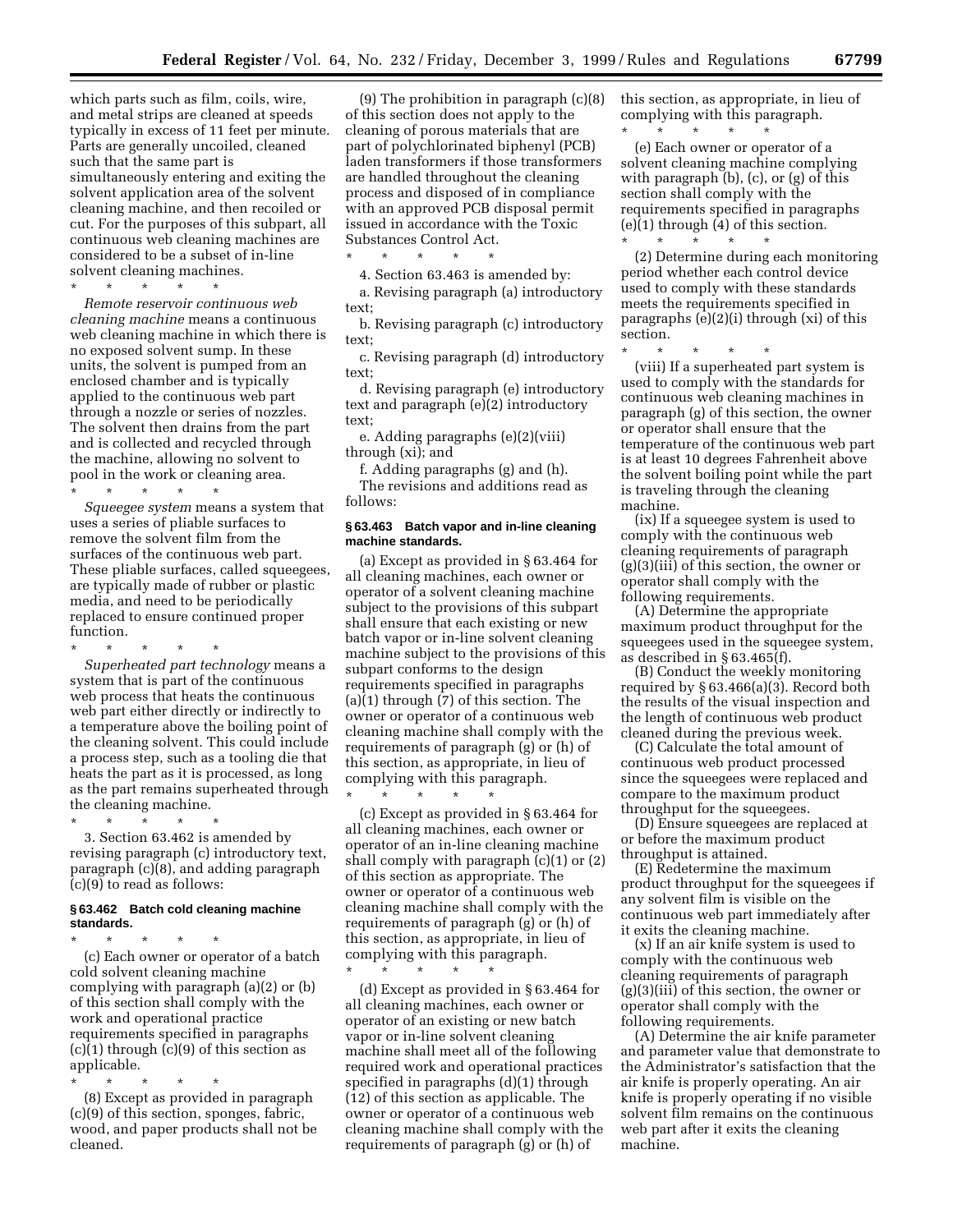(B) Maintain the selected air knife parameter value at the level determined in paragraph (a) of this section.

(C) Conduct the weekly monitoring required by § 63.466(a)(3).

(D) Redetermine the proper air knife parameter value if any solvent film is visible on the continuous web part immediately after it exits the cleaning machine.

(xi) If a combination squeegee and air knife system is used to comply with the continuous web cleaning requirements of paragraph (g)(3)(iii) of this section, the owner or operator shall comply with the following requirements.

(A) Determine the system parameter and value that demonstrate to the Administrator's satisfaction that the system is properly operating.

(B) Maintain the selected parameter value at the level determined in paragraph (a) of this section.

(C) Conduct the weekly monitoring required by § 63.466(a)(3).

(D) Redetermine the proper parameter value if any solvent film is visible on the continuous web part immediately after it exits the cleaning machine.

\* \* \* \* \*

(g) Except as provided in § 63.464 and in paragraph (h) of this section for remote reservoir continuous web cleaning machines, each owner or operator of a continuous web cleaning machine shall comply with paragraphs (g)(1) through (4) of this section for each continuous web cleaning machine.

(1) Except as provided in paragraph (g)(2) of this section, install, maintain, and operate one of the following control combinations on each continuous web cleaning machine.

(i) For each existing continuous web cleaning machine, the following control combinations are allowed:

(A) Superheated vapor or superheated part technology, and a freeboard ratio of 1.0 or greater.

(B) Freeboard refrigeration device and a freeboard ratio of 1.0 or greater.

(C) Carbon adsorption system meeting the requirements of paragraph (e)(2)(vii) of this section.

(ii) For each new continuous web cleaning machine, the following control combinations are allowed:

(A) Superheated vapor or superheated part technology, and a freeboard refrigeration device.

(B) A freeboard refrigeration device and a carbon adsorber meeting the requirements of paragraph (e)(2)(vii) of this section.

(C) Superheated vapor or superheated part technology, and a carbon adsorber meeting the requirements of paragraph (e)(2)(vii) of this section.

(2) If a carbon adsorber system can be demonstrated to the Administrator's satisfaction to have an overall solvent control efficiency (*i.e.,* capture efficiency removal efficiency) of 70 percent or greater, this system is equivalent to the options in paragraph (g) of this section.

(3) In lieu of complying with the provisions of paragraph (a) of this section, the owner or operator of a continuous web cleaning machine shall comply with the following provisions:

(i) Each cleaning machine shall meet one of the following control equipment or technique requirements:

(A) An idling and downtime mode cover, as described in paragraph (d)(1)(i) of this section, that may be readily opened or closed; that completely covers the cleaning machine openings when in place; and is free of cracks, holes, and other defects. A continuous web part that completely occupies an entry or exit port when the machine is idle is considered to meet this requirement.

(B) A reduced room draft as described in paragraph (e)(2)(ii) of this section.

(C) Gasketed or leakproof doors that separate both the continuous web part feed reel and take-up reel from the room atmosphere if the doors are checked according to the requirements of paragraph (e)(2)(iii) of this section.

(D) A cleaning machine that is demonstrated to the Administrator's satisfaction to be under negative pressure during idling and downtime and is vented to a carbon adsorption system that meets the requirements of either paragraph (e)(2)(vii) of this section or paragraph (g)(2) of this section.

(ii) Each continuous web cleaning machine shall have a freeboard ratio of 0.75 or greater unless that cleaning machine is a remote reservoir continuous web cleaning machine.

(iii) Each cleaning machine shall have an automated parts handling system capable of moving parts or parts baskets at a speed of 3.4 meters per minute (11 feet per minute) or less from the initial loading of parts through removal of cleaned parts, unless the cleaning machine is a continuous web cleaning machine that has a squeegee system or air knife system installed, maintained, and operated on the continuous web cleaning machine meeting the requirements of paragraph (e) of this section.

(iv) Each vapor cleaning machine shall be equipped with a device that shuts off the sump heat if the sump liquid solvent level drops to the sump heater coils.

(v) Each vapor cleaning machine shall be equipped with a vapor level control device that shuts off sump heat if the vapor level in the vapor cleaning machine rises above the height of the primary condenser.

(vi) Each vapor cleaning machine shall have a primary condenser.

(vii) Each cleaning machine that uses an exhaust shall be designed and operated to route all collected solvent vapors through a properly operated and maintained carbon adsorber that meets the requirements of paragraph (e)(2)(ii) of this section.

(4) In lieu of complying with the provisions of paragraph (d) of this section, the owner or operator of a continuous web cleaning machine shall comply with the following provisions:

(i) Control air disturbances across the cleaning machine opening(s) by incorporating one of the following control equipment or techniques:

(A) Cover(s) to each solvent cleaning machine shall be in place during the idling mode and during the downtime mode unless either the solvent has been removed from the machine or maintenance or monitoring is being performed that requires the cover(s) in place. A continuous web part that completely occupies an entry or exit port when the machine is idle is considered to meet this requirement.

(B) A reduced room draft as described in paragraph (e)(2)(ii) of this section.

(C) Gasketed or leakproof doors or covers that separate both the continuous web part feed reel and take-up reel from the room atmosphere if the doors are checked according to the requirements of paragraph (e)(2)(iii) of this section.

(D) A cleaning machine that is demonstrated to the Administrator's satisfaction to be under negative pressure during idling and downtime and is vented to a carbon adsorption system that meets either the requirements of paragraph (e)(2)(vii) of this section or paragraph (g)(2) of this section.

(ii) Any spraying operations shall be conducted in a section of the solvent cleaning machine that is not directly exposed to the ambient air (*i.e.,* a baffled or enclosed area of the solvent cleaning machine) or within a machine having a door or cover that meets the requirements of paragraph (g)(4)(i)(C) of this section.

(iii) During startup of each vapor cleaning machine, the primary condenser shall be turned on before the sump heater.

(iv) During shutdown of each vapor cleaning machine, the sump heater shall be turned off and the solvent vapor layer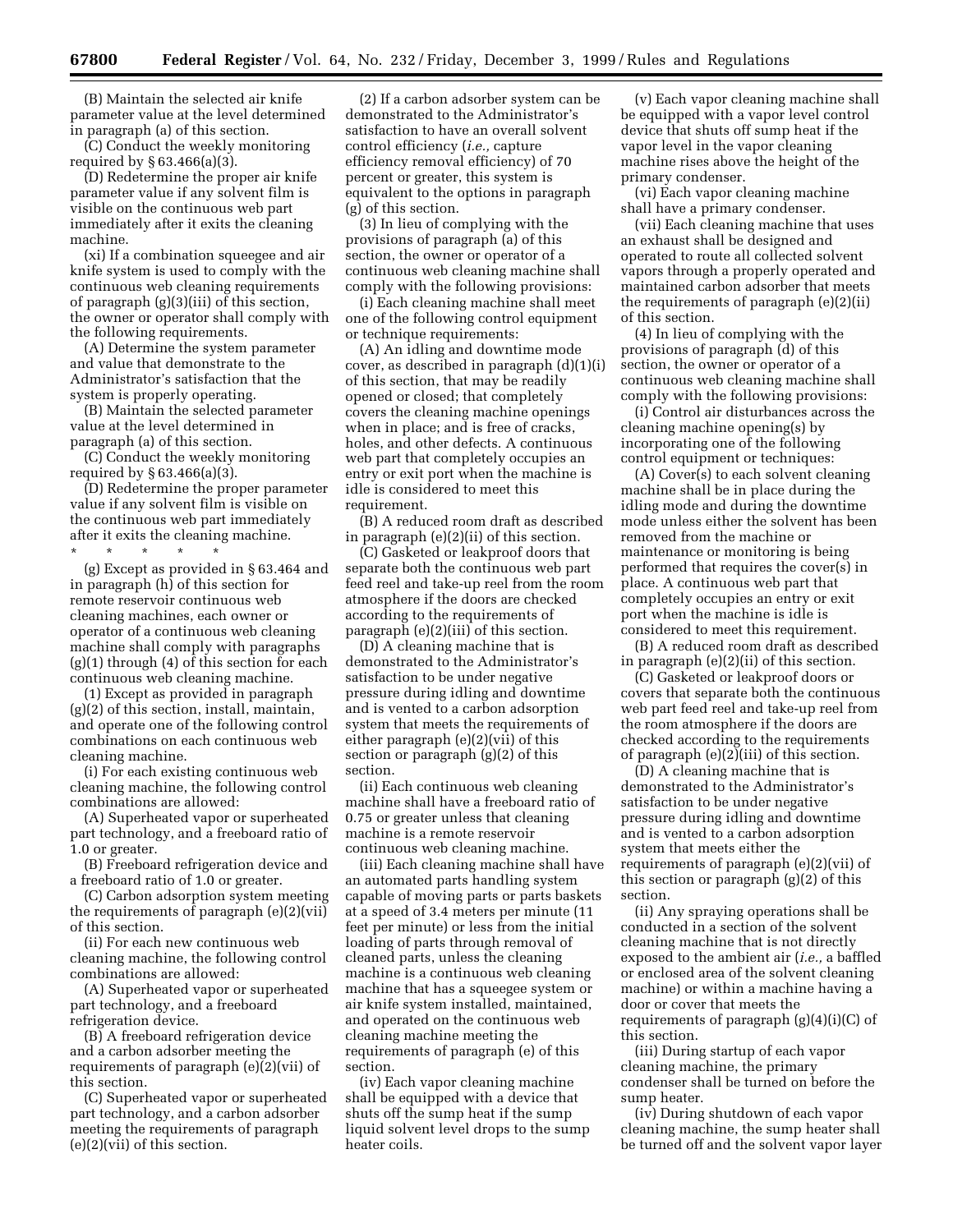allowed to collapse before the primary condenser is turned off.

(v) When solvent is added or drained from any solvent cleaning machine, the solvent shall be transferred using threaded or other leakproof couplings, and the end of the pipe in the solvent sump shall be located beneath the liquid solvent surface.

(vi) Each solvent cleaning machine and associated controls shall be maintained as recommended by the manufacturers of the equipment or using alternative maintenance practices that have been demonstrated to the Administrator's satisfaction to achieve the same or better results as those recommended by the manufacturer.

(vii) Waste solvent, still bottoms, sump bottoms, and waste absorbent materials used in the cleaning process for continuous web cleaning machines shall be collected and stored in waste containers. The closed containers may contain a device that would allow pressure relief, but would not allow liquid solvent to drain from the container.

(viii) Except as provided in paragraph  $(g)(4)(ix)$  of this section, sponges, fabric, wood, and paper products shall not be cleaned.

(ix) The prohibition in paragraph (g)(4)(viii) of this section does not apply to absorbent materials that are used as part of the cleaning process of continuous web cleaning machines, including rollers and roller covers.

(h) Except as provided in § 63.464, each owner or operator of a remote reservoir continuous web cleaning machine shall comply with paragraphs (h)(1) through (4) of this section.

(1) Except as provided in paragraph (h)(2) of this section, install, maintain, and operate one of the following controls on each new remote reservoir continuous web cleaning machine.

(i) Superheated vapor or superheated part technology.

(ii) A carbon adsorber meeting the requirements of paragraph (e)(2)(vii) of this section.

(iii) If a carbon adsorber system can be demonstrated to the Administrator's satisfaction to have an overall solvent control efficiency (*i.e.,* capture efficiency removal efficiency) of 70 percent or greater, this system is equivalent to the options in paragraphs  $(h)(1)(i)$  and  $(h)(1)(ii)$  of this section.

(2) In lieu of complying with the provisions of paragraph (a) of this section, the owner or operator of a remote reservoir continuous web cleaning machine shall comply with the following provisions:

(i) Each cleaning machine shall have an automated parts handling system

capable of moving parts or parts baskets at a speed of 3.4 meters per minute (11 feet per minute) or less from the initial loading of parts through removal of cleaned parts, unless the cleaning machine is a continuous web cleaning machine that has a squeegee system or air knife system installed, maintained, and operated on the continuous web cleaning machine meeting the requirements of paragraph (e) of this section.

(ii) Each vapor cleaning machine shall be equipped with a device that shuts off the sump heat if the sump liquid solvent level drops to the sump heater coils.

(iii) Each vapor cleaning machine shall be equipped with a vapor level control device that shuts off sump heat if the vapor level in the vapor cleaning machine rises above the height of the primary condenser.

(iv) Each vapor cleaning machine shall have a primary condenser.

(v) Each cleaning machine that uses an exhaust shall be designed and operated to route all collected solvent vapors through a properly operated and maintained carbon adsorber that meets the requirements of either paragraph (e)(2)(vii) of this section or paragraph (g)(2) of this section.

(3) In lieu of complying with the provisions of paragraph (d) of this section, the owner or operator of a remote reservoir continuous web cleaning machine shall comply with the following provisions:

(i) Any spraying operations shall be conducted in a section of the solvent cleaning machine that is not directly exposed to the ambient air (*i.e.*, a baffled or enclosed area of the solvent cleaning machine) or within a machine having a door or cover that meets the requirements of paragraph  $(g)(4)(i)(C)$  of this section.

(ii) During startup of each vapor cleaning machine, the primary condenser shall be turned on before the sump heater.

(iii) During shutdown of each vapor cleaning machine, the sump heater shall be turned off and the solvent vapor layer allowed to collapse before the primary condenser is turned off.

(iv) When solvent is added or drained from any solvent cleaning machine, the solvent shall be transferred using threaded or other leakproof couplings, and the end of the pipe in the solvent sump shall be located beneath the liquid solvent surface.

(v) Each solvent cleaning machine and associated controls shall be maintained as recommended by the manufacturers of the equipment or using alternative maintenance practices that have been demonstrated to the

Administrator's satisfaction to achieve the same or better results as those recommended by the manufacturer.

(vi) Waste solvent, still bottoms, sump bottoms, and waste absorbent materials used in the cleaning process for continuous web cleaning machines shall be collected and stored in waste containers. The closed containers may contain a device that would allow pressure relief, but would not allow liquid solvent to drain from the container.

(vii) Except as provided in paragraph (h)(3)(viii) of this section, sponges, fabric, wood, and paper products shall not be cleaned.

(viii) The prohibition in paragraph (h)(3)(vii) of this section does not apply to absorbent materials that are used as part of the cleaning process of continuous web cleaning machines, including rollers and roller covers.

5. Section 63.464 is amended by adding paragraph (d) to read as follows:

#### **§ 63.464 Alternative Standards.**

\* \* \* \* \* (d) As an alternative to meeting the requirements in § 63.463, each owner or operator of a continuous web cleaning machine can demonstrate an overall cleaning system control efficiency of 70 percent using the procedures in § 63.465(g).

6. Section 63.465 is amended by:

a. Revising paragraph (a);

b. Revising paragraph (b);

c. Revising paragraph (c) introductory text; and

d. Adding paragraphs (f), (g) and (h). The revisions and additions read as follows:

# **§ 63.465 Test methods.**

\* \* \* \* \*

(a) Except as provided in paragraphs (f) and (g) of this section for continuous web cleaning machines, each owner or operator of a batch vapor or in-line solvent cleaning machine complying with an idling emission limit standard in § 63.463(b)(1)(ii), (b)(2)(ii), (c)(1)(ii), or (c)(2)(ii) shall determine the idling emission rate of the solvent cleaning machine using Reference Method 307 in appendix A of this part.

(b) Except as provided in paragraphs (f) and (g) of this section for continuous web cleaning machines, each owner or operator of a batch vapor or in-line solvent cleaning machine complying with § 63.464 shall, on the first operating day of every month, ensure that the solvent cleaning machine system contains only clean liquid solvent. This includes, but is not limited to, fresh unused solvent, recycled solvent and used solvent that has been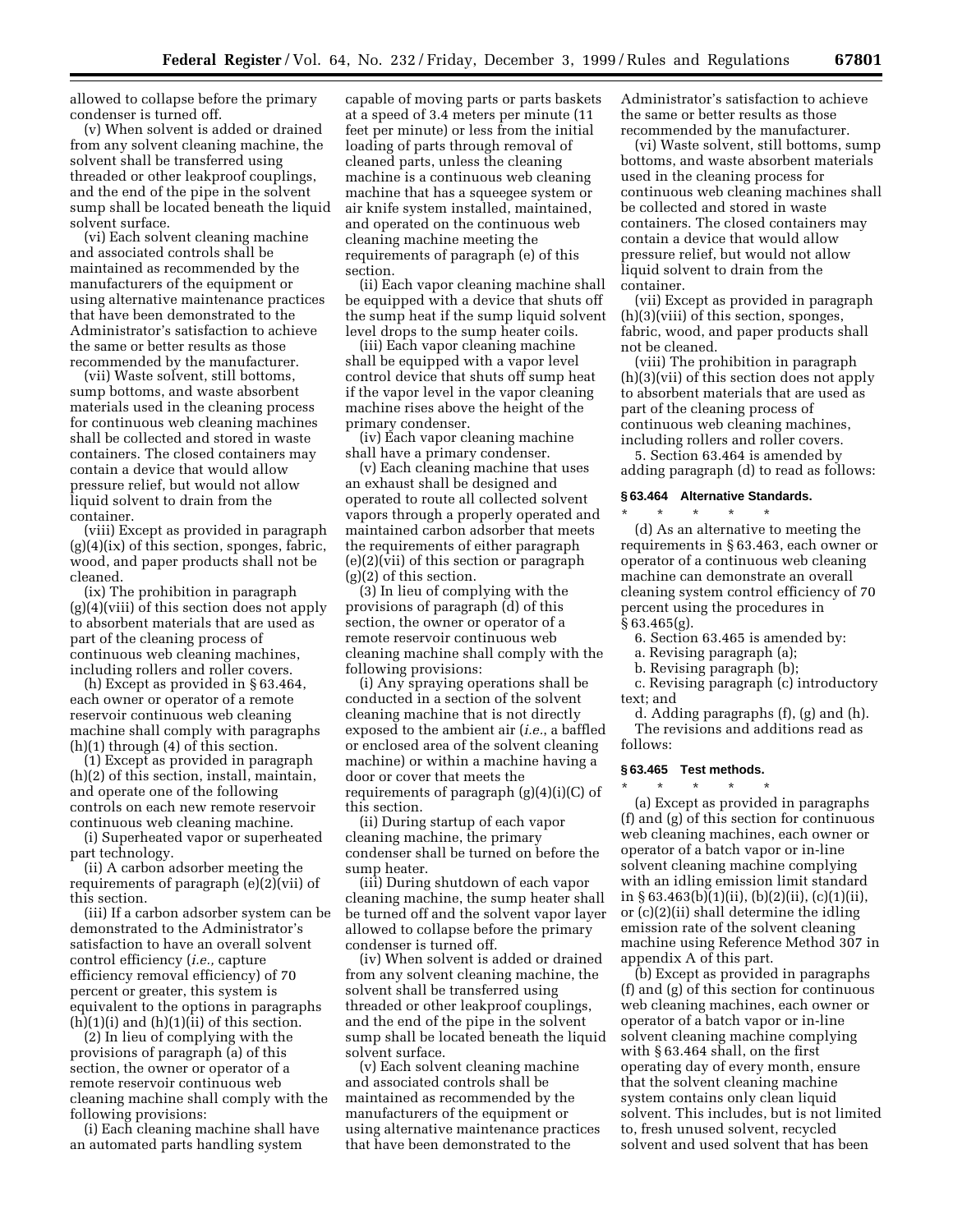cleaned of soils. A fill-line must be indicated during the first month the measurements are made. The solvent level within the machine must be returned to the same fill-line each month, immediately prior to calculating monthly emissions as specified in paragraph (c) of this section. The solvent cleaning machine does not have to be emptied and filled with fresh unused solvent prior to the calculations.

(c) Except as provided in paragraphs (f) and (g) of this section for continuous web cleaning machines, each owner or operator of a batch vapor or in-line solvent cleaning machine complying with § 63.464 shall, on the first operating day of the month, comply with the requirements specified in paragraphs (c)(1) through (3) of this section.

\* \* \* \* \*

(f) Each owner or operator of a continuous web cleaning machine using a squeegee system to comply with § 63.463(g)(3) shall determine the maximum product throughput using the method in this paragraph. The maximum product throughput for each squeegee type used at a facility must be determined prior to December 2, 1999, the compliance date for these units.

(1) Conduct daily visual inspections of the continuous web part. This monitoring shall be conducted at the point where the continuous web part exits the squeegee system. It is not necessary for the squeegees to be new at the time monitoring is begun if the following two conditions are met:

(i) The continuous web part leaving the squeegee system has no visible solvent film.

(ii) The amount of continuous web that has been processed through the squeegees since the last replacement is known.

(2) Continue daily monitoring until a visible solvent film is noted on the continuous web part.

(3) Determine the length of continuous web product that has been cleaned using the squeegee since it was installed.

(4) The maximum product throughput for the purposes of this rule is equal to the time it takes to clean 95 percent of the length of product determined in paragraph (f)(3) of this section. This time period, in days, may vary depending on the amount of continuous web product cleaned each day.

(g) Each owner or operator of a continuous web cleaning machine demonstrating compliance with the alternative standard of § 63.464(d) shall, on the first day of every month, ensure that the solvent cleaning machine

contains only clean liquid solvent. This includes, but is not limited to, fresh unused solvent, recycled solvent, and used solvent that has been cleaned of soils. A fill-line must be indicated during the first month the measurements are made. The solvent level with the machine must be returned to the same fill-line each month, immediately prior to calculating overall cleaning system control efficiency emissions as specified in paragraph (h) in this section. The solvent cleaning machine does not need to be emptied and filled with fresh unused solvent prior to the calculation.

(h) Each owner or operator of a continuous web cleaning machines complying with § 63.464(d) shall, on the first operating day of the month, comply with the following requirements.

(1) Using the records of all solvent additions, solvent deletions, and solvent recovered for the previous monthly reporting period required under § 63.467(e), determine overall cleaning system control efficiency (Eo) using Equation 8 as follows:

$$
E_O = R_i / (R_i + (Sa_i - SSR_i))
$$
 (Eq. 8)

Where:

- $E<sub>o</sub>$  = overall cleaning system control efficiency
- $R_i$  = the total amount of halogenated HAP liquid solvent recycled to the solvent cleaning machine during the most recent monthly reporting period i, (kilograms of solvent per month).
- $Sa_i$  = the total amount of halogenated HAP liquid solvent added to the solvent cleaning machine during the most recent monthly reporting period i, (kilograms of solvent per month).
- $SSR_i$  = the total amount of halogenated HAP solvent removed from the solvent cleaning machine in solid waste, obtained as described in paragraph (c)(2) of this section, during the most recent monthly reporting period i, (kilograms of solvent per month).

7. Section 63.466 is amended by revising paragraph (a) introductory text and adding paragraphs (a)(3) through (5) to read as follows:

#### **§ 63.466 Monitoring procedures.**

(a) Except as provided in paragraph (g) of this section, each owner or operator of a batch vapor or in-line solvent cleaning machine complying with the equipment standards in § 63.463(b)(1)(i), (b)(2)(i), (c)(1)(i),  $(c)(2)(i)$ ,  $(g)(1)$ , or  $(g)(2)$  shall conduct monitoring and record the results on a weekly basis for the control devices, as appropriate, specified in paragraphs (a)(1) through (5) of this section. \* \* \* \* \*

(3) If a squeegee system, air knife system, or combination squeegee and air knife system is used to comply with the requirements of  $\S 63.463(g)$  or (h), the owner or operator shall visually inspect the continuous web part exiting the solvent cleaning machine to ensure that no solvent film is visible on the part.

(4) Except as provided in paragraph (a)(5) of this section, if a superheated part system is used to comply with the requirements of § 63.463(g) or (h), the owner or operator shall use a thermometer, thermocouple, or other temperature measurement device to measure the temperature of the continuous web part while it is in the solvent cleaning machine. This measurement can also be taken at the exit of the solvent cleaning machine.

(5) As an alternative to complying with paragraph (a)(4) of this section, the owner or operator can provide data, sufficient to satisfy the Administrator, that demonstrate that the part temperature remains above the boiling point of the solvent at all times that the part is within the continuous web solvent cleaning machine. This data could include design and operating conditions such as information supporting any exothermic reaction inherent in the processing.

\* \* \* \* \* 8. Section 63.467 is amended by revising paragraph (a) introductory text, paragraph (c) introductory text and by adding paragraph (a)(6), paragraph (a)(7) and paragraph (e) to read as follows:

# **§ 63.467 Recordkeeping requirements.**

(a) Each owner or operator of a batch vapor or in-line solvent cleaning machine complying with the provisions of § 63.463 shall maintain records in written or electronic form specified in paragraphs (a)(1) through (7) of this section for the lifetime of the machine.

(6) If a squeegee system is used to comply with these standards, records of the test required by § 63.466(f) to determine the maximum product throughput for the squeegees.

\* \* \* \* \*

(7) If an air knife system or a combination squeegee and air knife system is used to comply with these standards, records of the determination of the proper operating parameter and parameter value for the air knife system. \* \* \* \* \*

(c) Except as provided in paragraph (e) of this section for continuous web cleaning machines, each owner or operator of a batch vapor or in-line